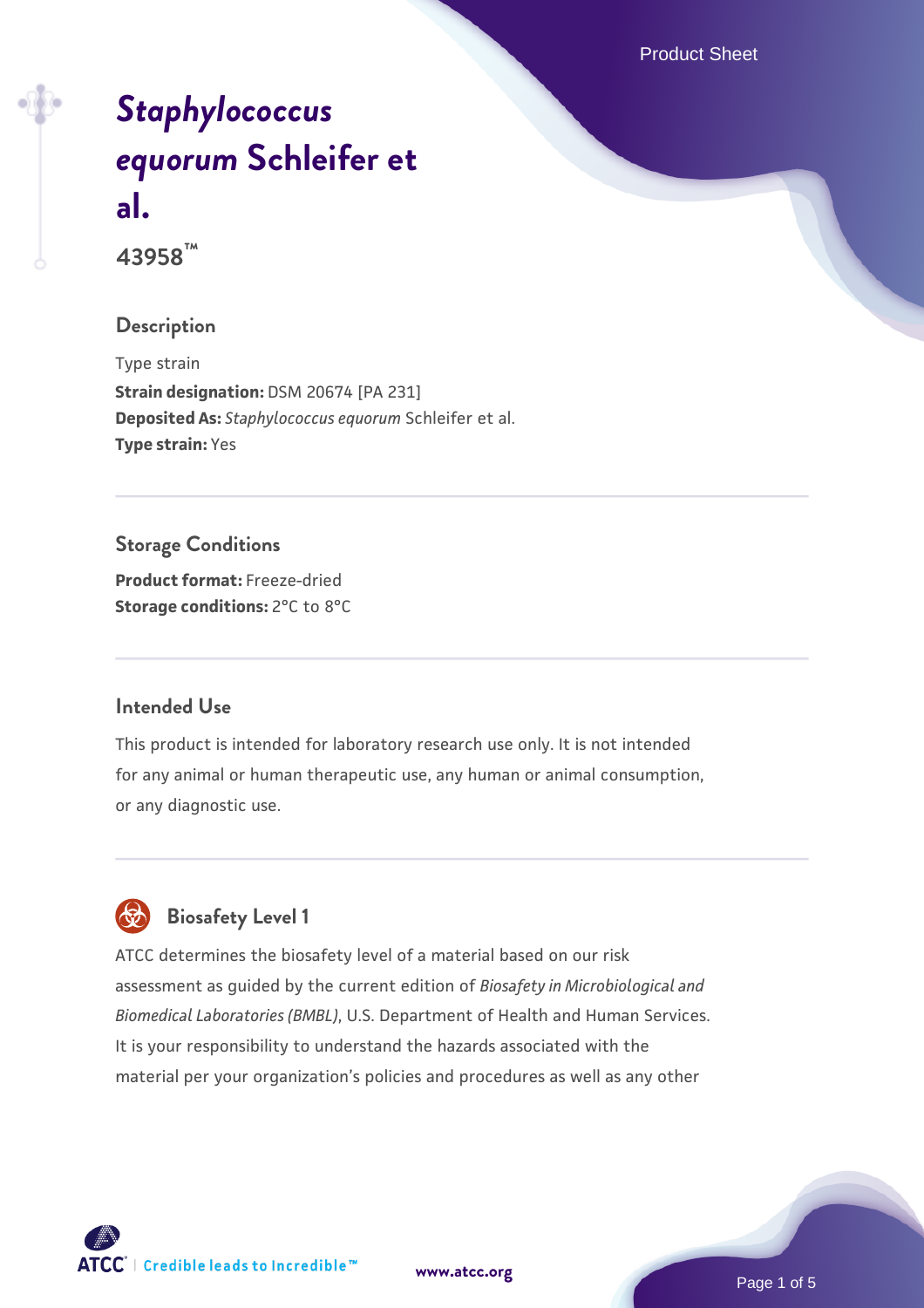applicable regulations as enforced by your local or national agencies.

ATCC highly recommends that appropriate personal protective equipment is always used when handling vials. For cultures that require storage in liquid nitrogen, it is important to note that some vials may leak when submersed in liquid nitrogen and will slowly fill with liquid nitrogen. Upon thawing, the conversion of the liquid nitrogen back to its gas phase may result in the vial exploding or blowing off its cap with dangerous force creating flying debris. Unless necessary, ATCC recommends that these cultures be stored in the vapor phase of liquid nitrogen rather than submersed in liquid nitrogen.

#### **Certificate of Analysis**

For batch-specific test results, refer to the applicable certificate of analysis that can be found at www.atcc.org.

#### **Growth Conditions**

**Medium:**  [ATCC Medium 18: Trypticase Soy Agar/Broth](https://www.atcc.org/-/media/product-assets/documents/microbial-media-formulations/1/8/atcc-medium-18.pdf?rev=832846e1425841f19fc70569848edae7) **Temperature:** 37°C **Atmosphere:** Aerobic

#### **Handling Procedures**

- 1. Open vial according to enclosed instructions.
- 2. Using a single tube of #18 broth (5 to 6 mL), withdraw approximately 0.5 to 1.0 mL with a Pasteur or 1.0 mL pipette. Rehydrate the entire

 $\mathsf{ATCC}^{\dagger} \mid \mathsf{Credible}\$  leads to Incredible  $\mathsf{m}$ 

**[www.atcc.org](http://www.atcc.org)**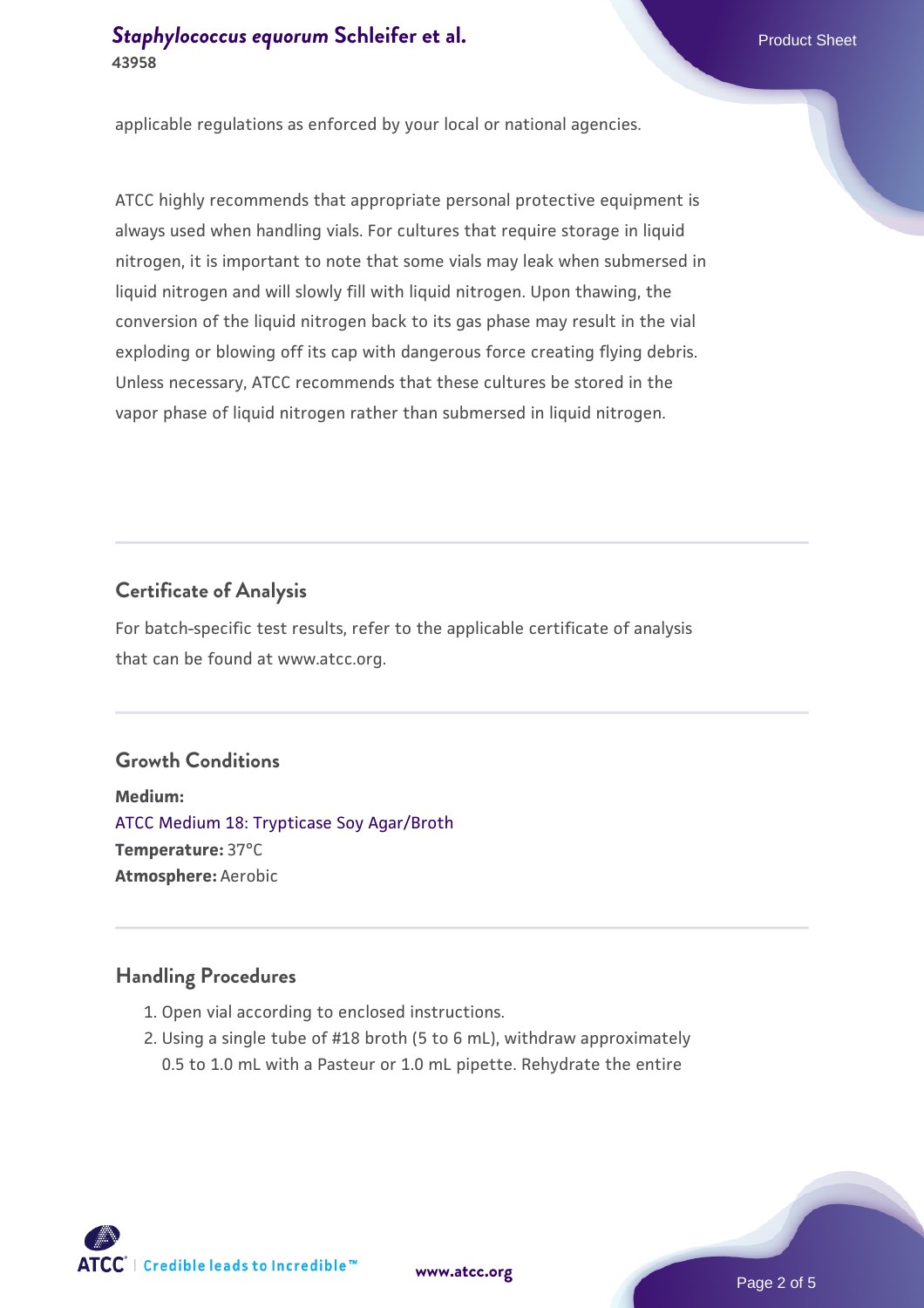pellet.

- 3. Aseptically transfer this aliquot back into the broth tube. Mix well.
- 4. Use several drops of the suspension to inoculate a #18 agar slant and/or plate.
- 5. Incubate the tubes and plate at 37°C for 24 hours.

#### **Notes**

Additional information on this culture is available on the ATCC® web site at www.atcc.org.

#### **Material Citation**

If use of this material results in a scientific publication, please cite the material in the following manner: *Staphylococcus equorum* Schleifer et al. (ATCC 43958)

#### **References**

References and other information relating to this material are available at www.atcc.org.

#### **Warranty**

The product is provided 'AS IS' and the viability of ATCC® products is warranted for 30 days from the date of shipment, provided that the customer has stored and handled the product according to the information included on the product information sheet, website, and Certificate of Analysis. For living cultures, ATCC lists the media formulation and reagents that have been found to be effective for the product. While other unspecified media and reagents may also produce satisfactory results, a



**[www.atcc.org](http://www.atcc.org)**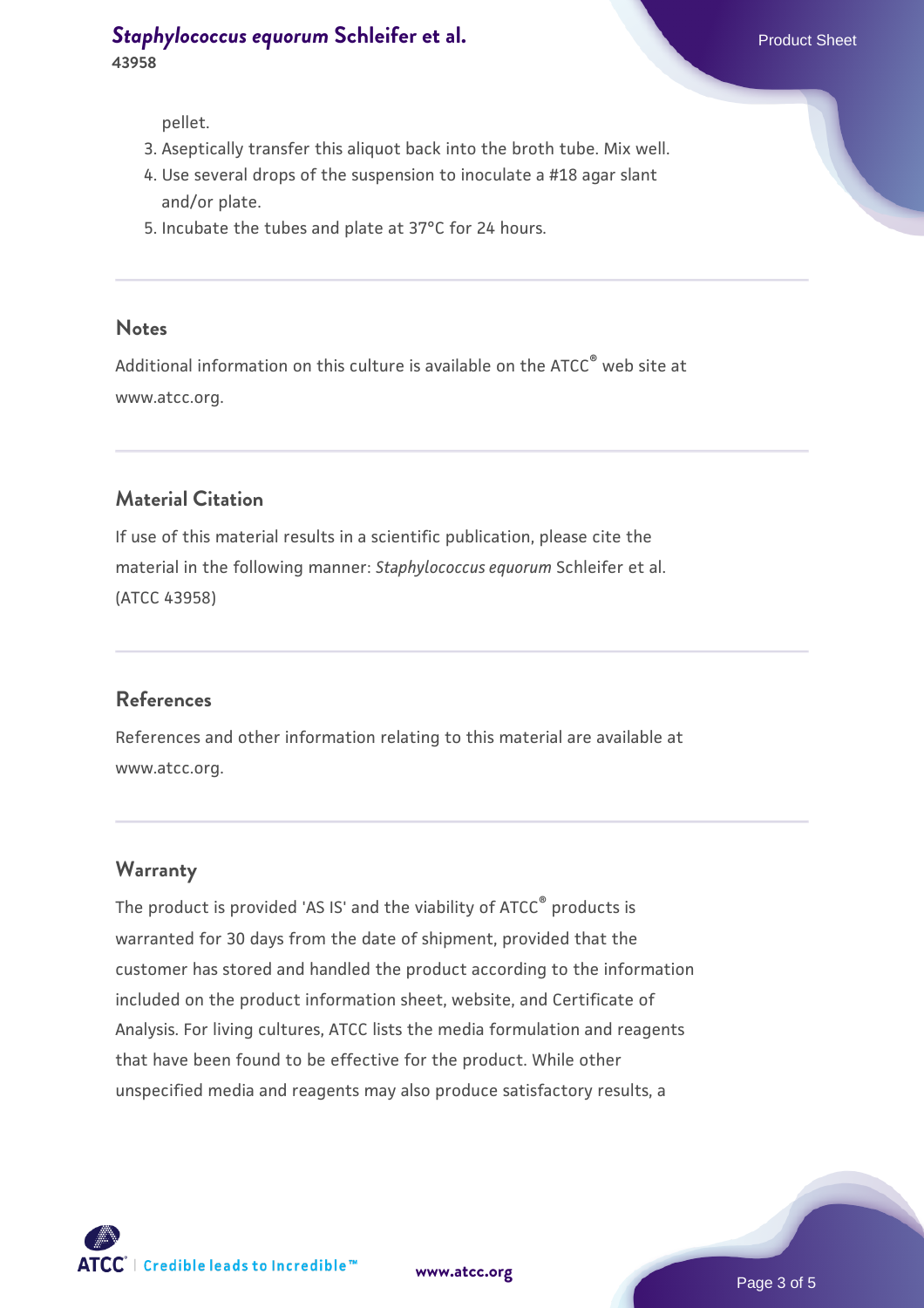change in the ATCC and/or depositor-recommended protocols may affect the recovery, growth, and/or function of the product. If an alternative medium formulation or reagent is used, the ATCC warranty for viability is no longer valid. Except as expressly set forth herein, no other warranties of any kind are provided, express or implied, including, but not limited to, any implied warranties of merchantability, fitness for a particular purpose, manufacture according to cGMP standards, typicality, safety, accuracy, and/or noninfringement.

#### **Disclaimers**

This product is intended for laboratory research use only. It is not intended for any animal or human therapeutic use, any human or animal consumption, or any diagnostic use. Any proposed commercial use is prohibited without a license from ATCC.

While ATCC uses reasonable efforts to include accurate and up-to-date information on this product sheet, ATCC makes no warranties or representations as to its accuracy. Citations from scientific literature and patents are provided for informational purposes only. ATCC does not warrant that such information has been confirmed to be accurate or complete and the customer bears the sole responsibility of confirming the accuracy and completeness of any such information.

This product is sent on the condition that the customer is responsible for and assumes all risk and responsibility in connection with the receipt, handling, storage, disposal, and use of the ATCC product including without limitation taking all appropriate safety and handling precautions to minimize health or environmental risk. As a condition of receiving the material, the customer agrees that any activity undertaken with the ATCC product and any progeny or modifications will be conducted in compliance with all applicable laws, regulations, and guidelines. This product is provided 'AS IS' with no representations or warranties whatsoever except as expressly set forth herein and in no event shall ATCC, its parents, subsidiaries, directors, officers, agents, employees, assigns, successors, and affiliates be liable for indirect,